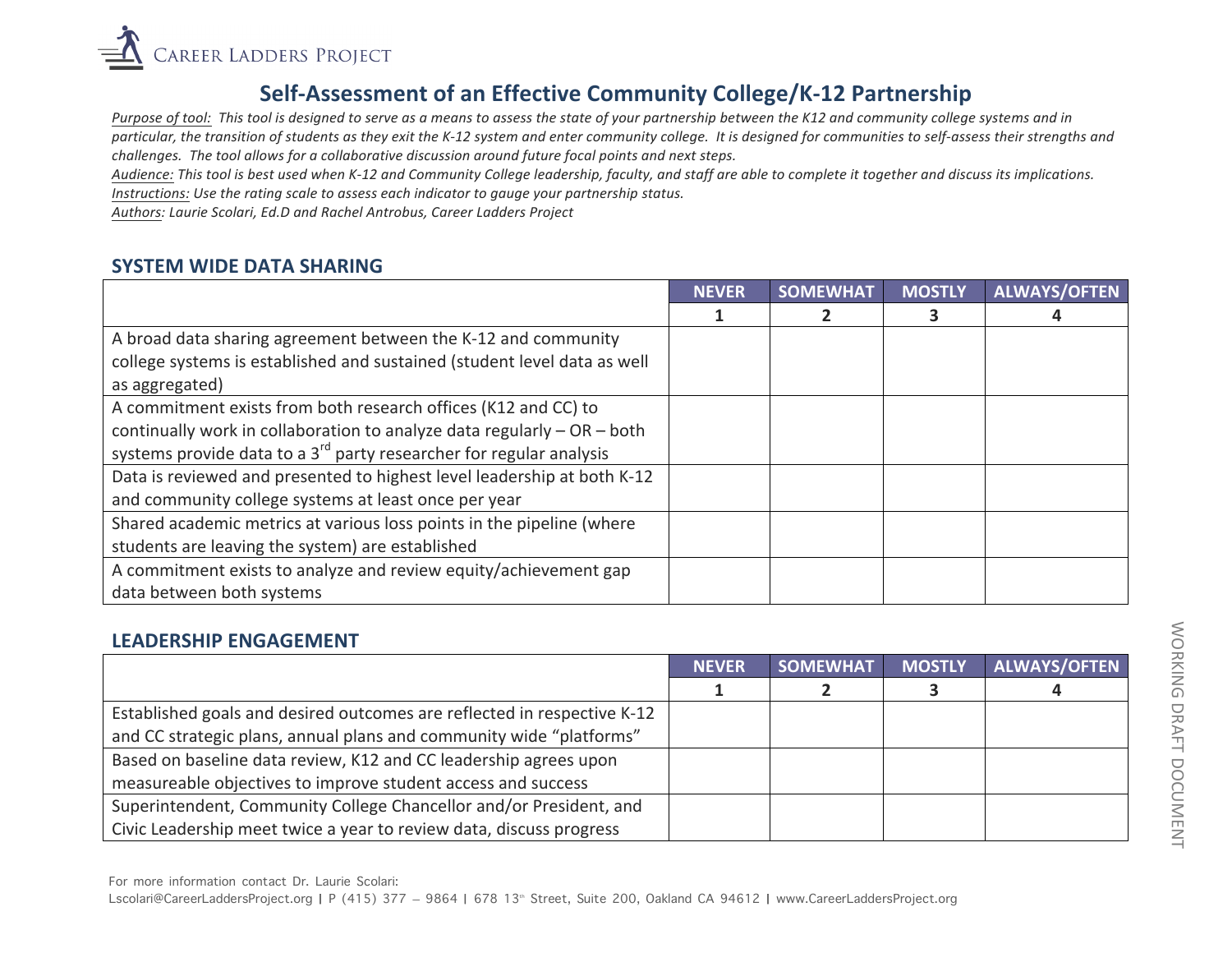| towards objectives and sustain partnership                                                                                                                                                                          |  |  |
|---------------------------------------------------------------------------------------------------------------------------------------------------------------------------------------------------------------------|--|--|
| K-12 and CC leadership engages in and aligns work with relevant<br>community-wide and regional initiatives (such as, regional workforce<br>development and sector initiatives, regional task forces, Healthy Cites, |  |  |
| $etc.$ )                                                                                                                                                                                                            |  |  |
| Partnership data and objectives are presented to both K12 and CC                                                                                                                                                    |  |  |
| boards &/or a cross-sector education cabinet                                                                                                                                                                        |  |  |

# **CROSS-SYSTEM STAFF COLLABORATION**

|                                                                        | <b>NEVER</b> | <b>SOMEWHAT</b> | <b>MOSTLY</b> | <b>ALWAYS/OFTEN</b> |
|------------------------------------------------------------------------|--------------|-----------------|---------------|---------------------|
|                                                                        | 1            | 2               | з             |                     |
| A "core team" and/or point person is established at CC, K12 and civic  |              |                 |               |                     |
| officials (e.g. mayor, county supervisors, etc.) to convene and plan   |              |                 |               |                     |
| regular leadership meetings                                            |              |                 |               |                     |
| K12 and CC faculty is engaged in shared inter-organizational           |              |                 |               |                     |
| professional development activities                                    |              |                 |               |                     |
| K12 and CC Faculty meets at least twice a year to address curriculum   |              |                 |               |                     |
| gaps between systems                                                   |              |                 |               |                     |
| Positive peer relationships exist between the counseling faculty at CC |              |                 |               |                     |
| and at K12                                                             |              |                 |               |                     |
| K12 counselors are trained and informed about community college        |              |                 |               |                     |
| admissions procedures, CTE certificates, and pathway program options   |              |                 |               |                     |
| CC Counselors are trained in the mandates and regulations of the K-12  |              |                 |               |                     |
| system (eg. Common Core, A-G)                                          |              |                 |               |                     |
| Community College outreach counselors face minimal barriers when       |              |                 |               |                     |
| promoting the community college as a relevant post-secondary option    |              |                 |               |                     |
| in the K12 schools                                                     |              |                 |               |                     |
| K12 faculty are informed of data loss points between the systems and   |              |                 |               |                     |
| understand the urgency of promoting community college on an equal      |              |                 |               |                     |
| footing to the 4 year university                                       |              |                 |               |                     |
| After-school CBO partners are informed of data loss points and trained |              |                 |               |                     |
| in community college admissions procedures and pathway programs of     |              |                 |               |                     |
| study                                                                  |              |                 |               |                     |

Lscolari@CareerLaddersProject.org | P (415) 377 - 9864 | 678 13<sup>th</sup> Street, Suite 200, Oakland CA 94612 | www.CareerLaddersProject.org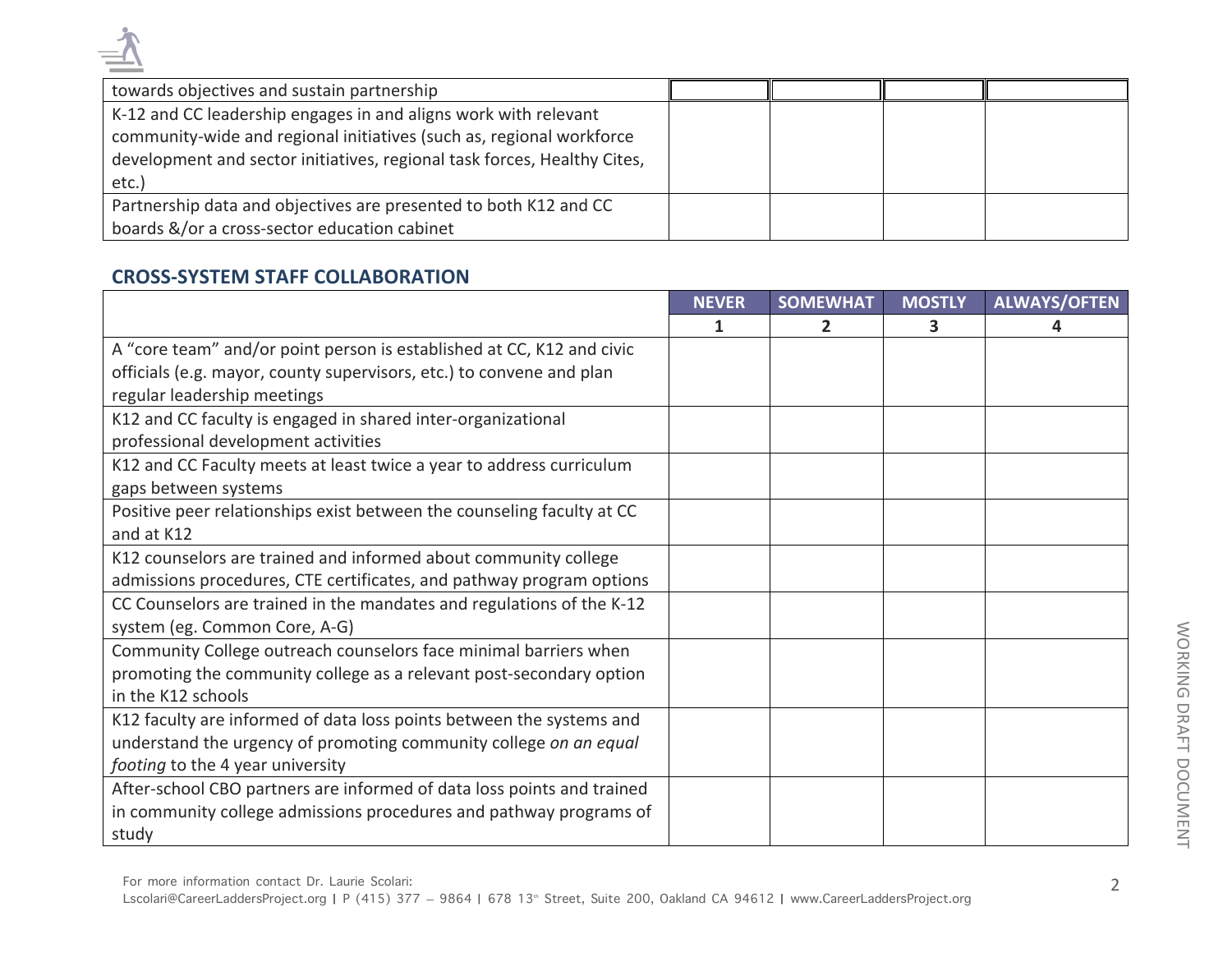

| Counselors and instructional faculty across systems utilize a common |  |  |
|----------------------------------------------------------------------|--|--|
| career exploration planning tool                                     |  |  |

#### **REMOVAL OF ACCESS BARRIERS**

|                                                                         | <b>NEVER</b> | <b>SOMEWHAT</b> | <b>MOSTLY</b> | <b>ALWAYS/OFTEN</b> |
|-------------------------------------------------------------------------|--------------|-----------------|---------------|---------------------|
|                                                                         |              |                 |               |                     |
| Remediation rates are reviewed and analyzed and if applicable a         |              |                 |               |                     |
| measurable outcome for improving remediation is established             |              |                 |               |                     |
| An alternative to the singular community college placement test in      |              |                 |               |                     |
| English and Math has been piloted and data results analyzed (i.e.       |              |                 |               |                     |
| multiple measures such as placement based on GPA, attendance rates,     |              |                 |               |                     |
| CST scores, etc.)                                                       |              |                 |               |                     |
| Offering priority enrollment for local K12 students is considered and   |              |                 |               |                     |
| piloted to improve student access to key math and English courses       |              |                 |               |                     |
| Community College counselors are encouraged and supported in            |              |                 |               |                     |
| bringing the matriculation process into the schools, during school time |              |                 |               |                     |
| Students are informed of the high stakes nature of the placement test   |              |                 |               |                     |
| "Re-take" test policies are reviewed to ensure students are afforded an |              |                 |               |                     |
| opportunity to re-take for higher level placement                       |              |                 |               |                     |

# **EARLY COLLEGE EXPERIENCES AND TRANSITION SUPPORT**

|                                                                       | <b>NEVER</b> | <b>SOMEWHAT</b> | <b>MOSTLY</b> | <b>ALWAYS/OFTEN</b> |
|-----------------------------------------------------------------------|--------------|-----------------|---------------|---------------------|
|                                                                       |              |                 |               |                     |
| Thriving Early and/or Middle College programs are considered and/or   |              |                 |               |                     |
| established                                                           |              |                 |               |                     |
| Summer Bridge programs are in place                                   |              |                 |               |                     |
| Dual credit/dual enrollment opportunities are provided for career and |              |                 |               |                     |
| technical education and for academic courses                          |              |                 |               |                     |
| Clear transitions from K-12 career-themed programs (eg. Linked        |              |                 |               |                     |
| Learning, CA Partnership Academies) are mapped to the local           |              |                 |               |                     |
| community college pathways                                            |              |                 |               |                     |